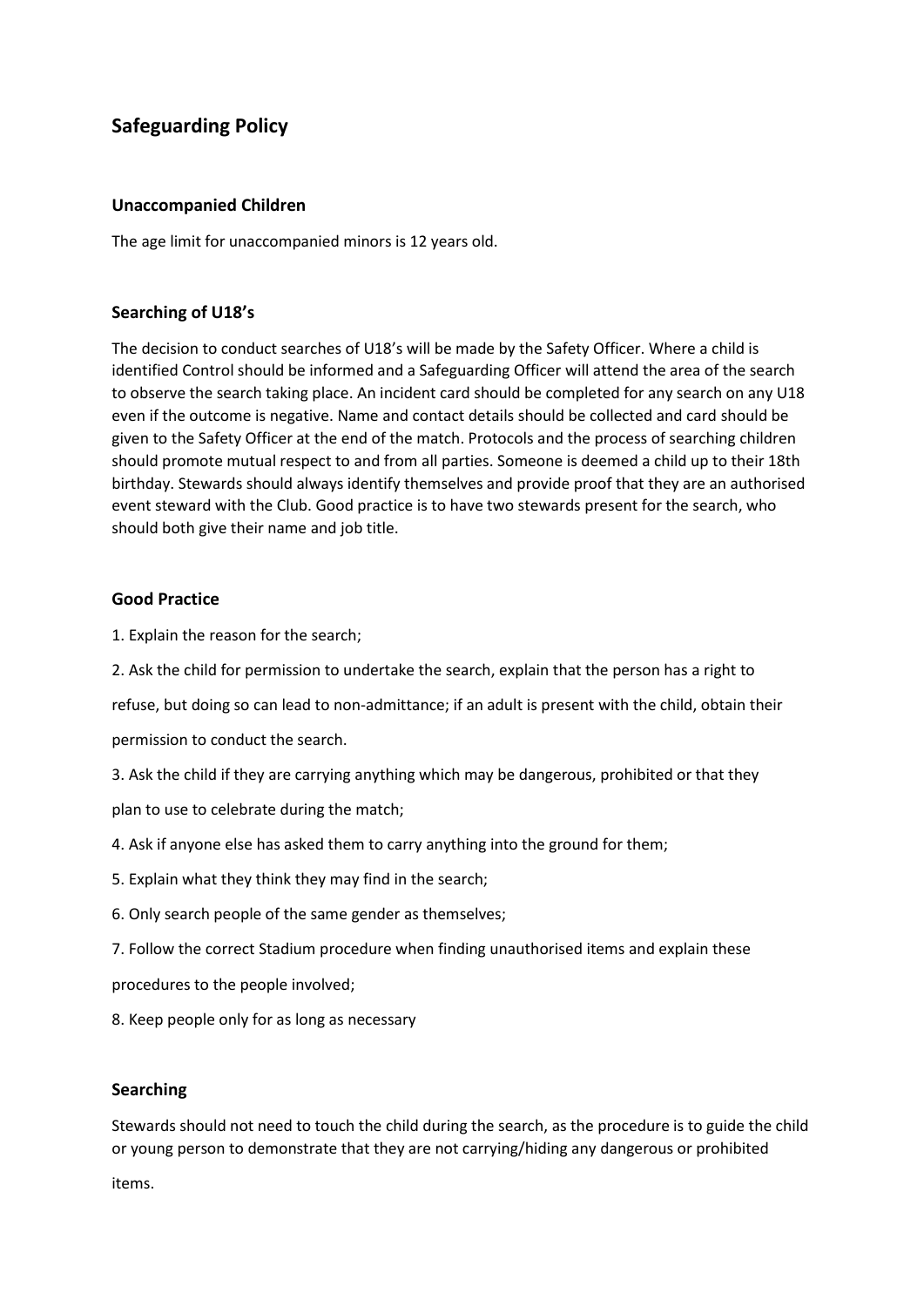1. Ask the child to empty and turn out their pockets;

2. Ask the child to take off any outer jacket(s) and pass them over to the other steward for searching;

3. Ask the child to roll up their trousers to the knees and roll down their socks;

4. If wearing trousers, ask them to pull out the shirt at the waist and visually ensure there is

nothing in the trouser belt area; and

5. Request that they replace all clothing before moving on.

## **Lost/Missing children**

Lost and/or missing children will be managed by stewards as per Club standard operating procedure. The DSO should be notified and requested to attend if the adult in charge of the child is not found immediately. If the circumstances of the child being lost and/or missing raise a potential safeguarding concern the DSO should escalate their concerns through Control and take further advice from either the Police or where necessary Social Services. Some examples of this might be:

• if the parent/carer is intoxicated and the child has been lost due to the actions of the

parent/carer,

- if a child is lost, U12 and no contact details for parents, and
- if a child is lost and in need of urgent medical attention.

Recording Allegations or Suspicions of Abuse or Poor Practice

All Stewards should immediately report any observations, allegation or suspicions of abuse or poor practice by another professional to Control or the Safeguarding Lead, who will ask for a written factual statement from the person making the report. Any statement made by the child should be reported in their own words. These reports should be confined to facts. Any opinion, interpretation or judgement should be clearly stated as this, keeping any questions to a minimum and they should be of an open format. No suggestion of who the perpetrator was or how any concern or incident happened should be suggested. Poor practice represents unsafe working practice and is a cause for concern and staff should feel able to raise concerns about poor or unsafe practice. Where poor practice is considered to have occurred, in the first instance, staff should discuss with their Control or the Safeguarding Lead. An incident report will then be required to be completed on CPOMs. An internal investigation will be followed, and all relevant information will be assessed and reviewed by the Safeguarding Lead and additional agencies, in order to make a decision about any poor practice that is alleged to have happened. If you have concerns regarding the Safeguarding Lead, the Senior Safeguarding Manager should be contacted as appropriate. If the concerns are also with the Senior Safeguarding Manager or the individual considers all routes taken have been ineffective whistleblowing procedures are in place for such concerns to be raised. Please see HTAFC Whistleblowing Policy.

Investigations into possible abuse will require careful management. In these cases, the Safeguarding Lead will first seek the advice of the Football Association Safeguarding Children Team, Children's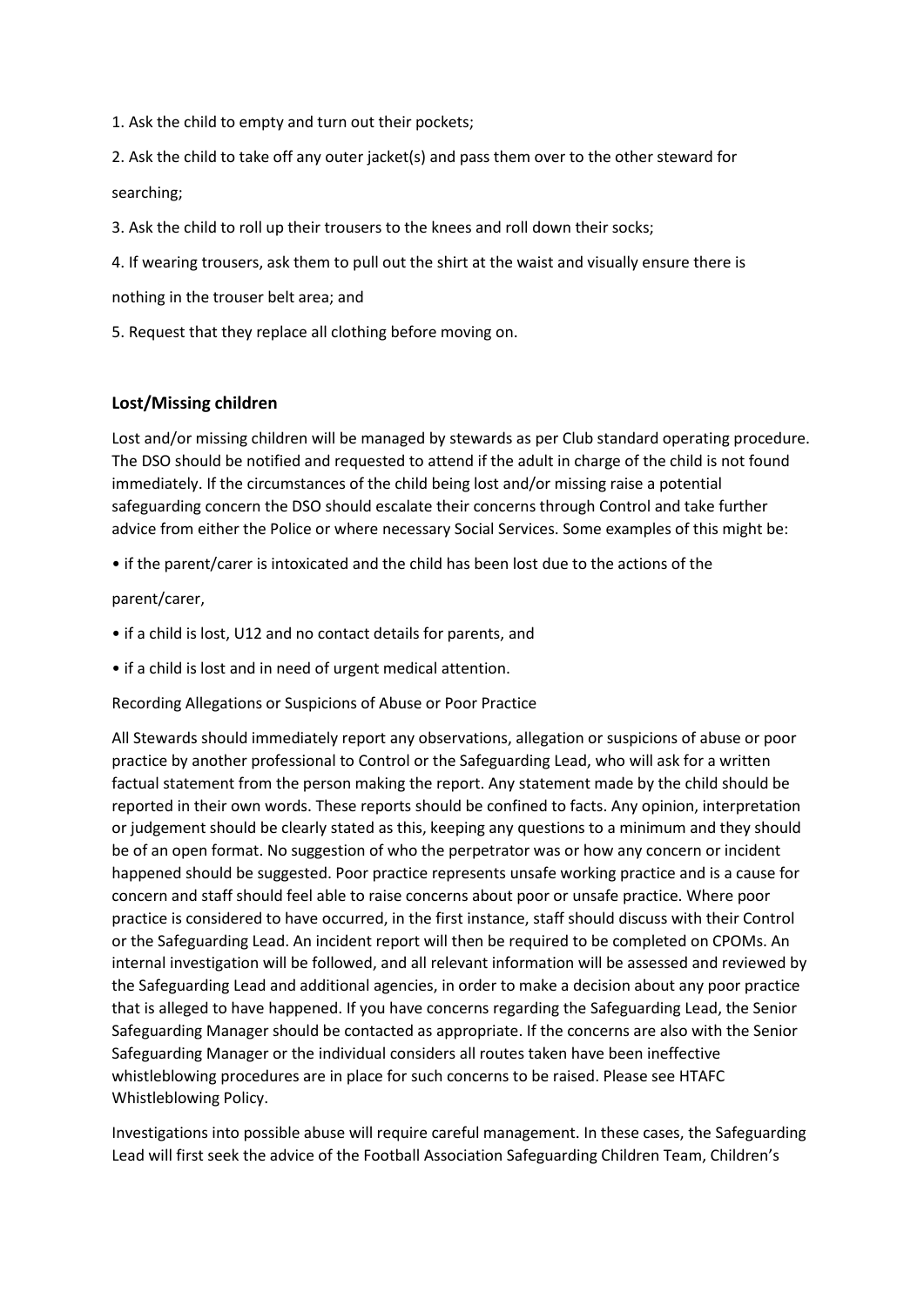Social Care, a Local Authority Designated Officer (LADO) or the Police before setting up an internal inquiry and take their advice on informing the child's parents.

In any case of suspected abuse, as soon as the Local Authority or the Police have been informed, the Club must provide a report to the Football Association, the Football League Head of Safeguarding and inform the Club's Managing Director. Any external local authority provision will naturally take the lead on any case.

Providing it is appropriate to do so the Safeguarding Lead will maintain constant dialogue with all parties involved with the allegation until such time as the matter has reached a reasonable outcome, taking the lead from the external agency. Escalation to inform board level will take place at the Safeguarding Lead earliest opportunity.

Staff should not assume that someone else will pass on information that they think may be critical to keeping a child safe.

Feedback should be given by local authority children's social care to the referrer on the decisions taken. Where appropriate, this feedback should include the reasons why a case may not meet the statutory threshold and offer suggestions for other sources of more suitable support. Staff should always follow up their concerns if they are not satisfied with the local authority children's social care response and should escalate their concerns if they remain dissatisfied.

The NSPCC whistleblowing helpline is available for staff who do not feel able to raise concerns

regarding child protection failures internally. Staff can call 0800 028 0285 and email

[help@nspcc.org.uk](mailto:help@nspcc.org.uk)

### **Match Day Contacts**

### **Operations Director & Matchday Designated Safeguarding Officer**

Dave Riley daveriley@harrogatetownafc.com 07712787505

### **Matchday Safety Officer**

Brian Beswick

brianbeswick@aol.com

07831331102

### **North Yorkshire Police Football Officer**

Andy Pearson

07776148005